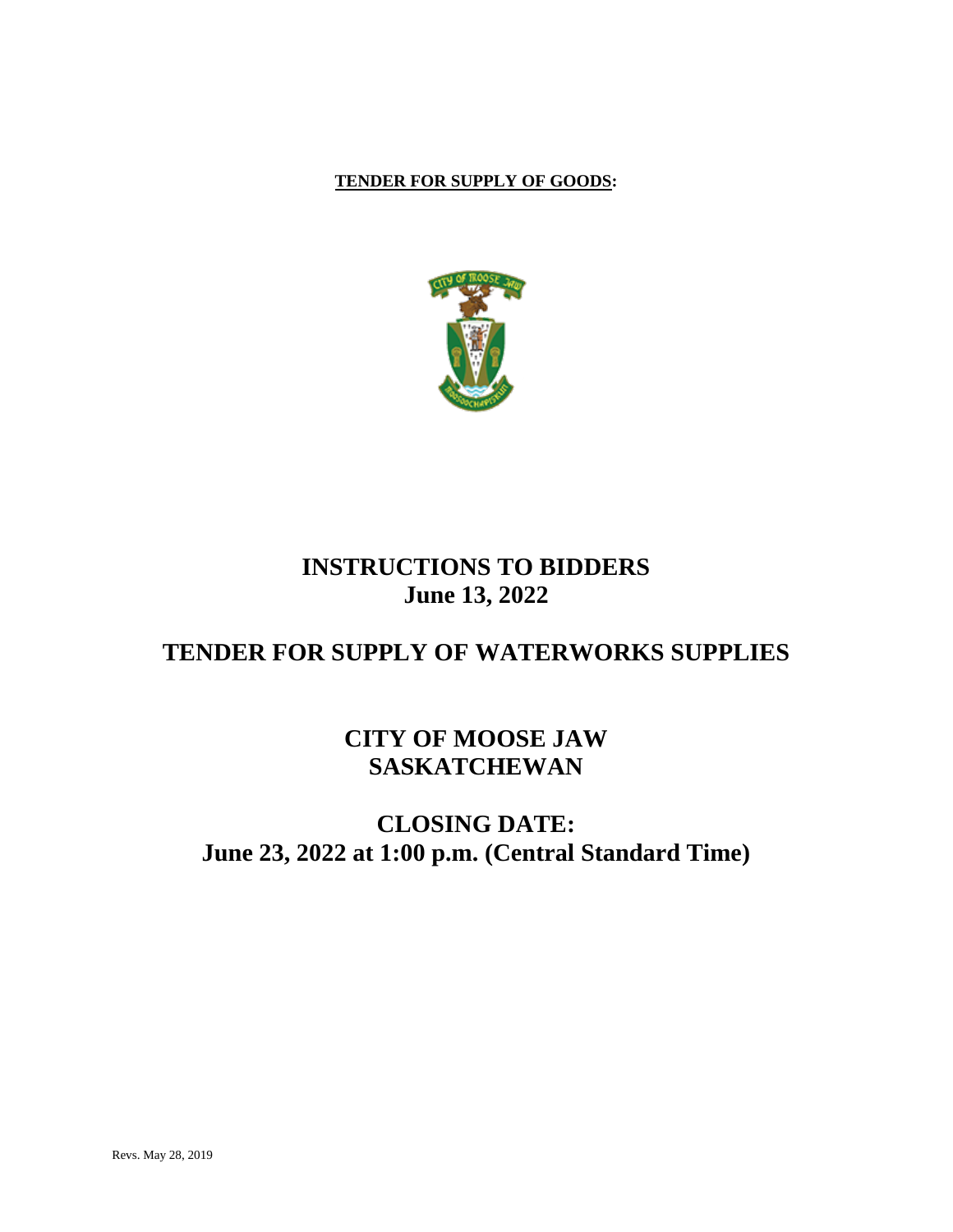#### **INTRODUCTION**

1. The City of Moose Jaw ("Moose Jaw") seeks Bids from vendors for the supply of Waterworks Supplies (the "Goods"). Details regarding this tender and the Goods required by Moose Jaw can be found in the Bid Documents.

#### **SUBMISSION DEADLINE**

2. Submit Bid via email, or in hard copy to the following address **before 1:00 p.m. (Central Standard Time), June 23, 2022**

> Monica White, Deputy City Comptroller City of Moose Jaw Phone: 306-694-4501 E-mail: FinanceBids@moosejaw.ca

City of Moose Jaw 228 Main Street N, Moose Jaw, SK S6H 3J8

- 3. Moose Jaw's office hours for the purpose of receiving Bids are 11: 00 a.m. to 3:00 p.m. (Central Standard Time), Monday to Friday, excluding statutory holidays.
- 4. Any Bids received after the Bid submission deadline will be returned to the Bidder unopened.

#### **BID DOCUMENTS**

- 5. The Bid Documents consist of the following:
	- (a) Instructions to Bidders
	- (b) Schedule A Specifications for Goods
	- (c) Schedule B Bid Form
	- (d) Schedule  $C$  Form of Supply Agreement
- 6. Upon receipt of Bid Documents, Bidders should verify that documents are complete and that no documents, sections, forms or pages are missing.
- 7. The Bid Documents are provided to Bidders for the sole purpose of obtaining Bids for this project and do not confer any license or grant permission for any other use.

#### **INQUIRIES**

8. Any inquiries concerning this tender or the Bid Documents should be directed in writing as follows: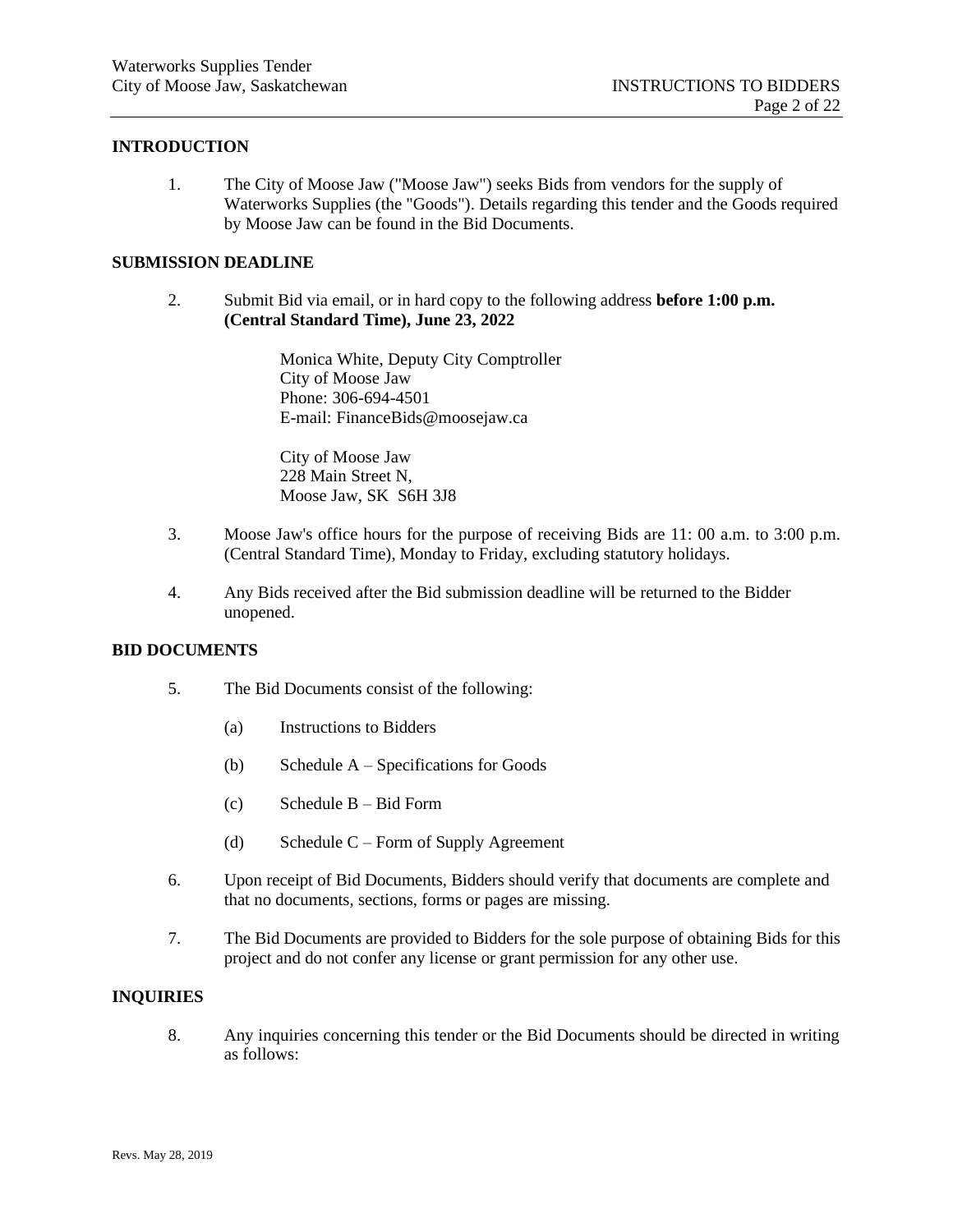Monica White, Deputy City Comptroller City of Moose Jaw Phone: 306-694-4501 E-mail: FinanceBids@moosejaw.ca

City of Moose Jaw 228 Main Street N, Moose Jaw, SK S6H 3J8

- 9. Questions should be submitted not less than 5 working days before the Bid submission deadline. Replies may be in the form of addenda, a copy of which would be posted on [www.sasktenders.ca.](http://www.sasktenders.ca/)
- 10. The Bidder should refrain from contacting other employees or members of Council of Moose Jaw in respect of this procurement process, including for the purposes of lobbying or attempting to influence the outcome of this procurement process. Any such contact may, in Moose Jaw's sole discretion, result in disqualification of the Bidder.
- 11. The Owner may make changes to the Bid Documents prior to the Bid submission deadline. Any changes will be in the form of written addenda which will be posted on [www.sasktenders.ca.](http://www.sasktenders.ca/)
- 12. All addenda become part of the Bid Documents, as appropriate. Bidders are responsible for addressing all addenda in preparing Bids and should confirm, prior to submitting Bids, that all issued addenda have been received.

### **COMPLETION OF BIDS**

#### Bid Completion

- 13. Bidders should complete the Bid Form and all Appendices which are attached to the Bid Form in their entirety, and should fulfill all other Bid submission requirements indicated in the Bid Form and the Appendices. Bids should be completed in accordance with these Instructions to Bidders and any directions in the Bid Form or the Appendices.
- 14. The Bid Form should be executed by an authorized representative of the Bidder.
- 15. Bids should be submitted in a sealed opaque envelope, clearly identified with Bidder's name on the outside.

#### **Bid Security**

16. If applicable, Bids should be accompanied by any Bid security that is indicated in the Bid Form (including the Appendices) as a submission requirement.

#### Amendment/Withdrawal of Bid

17. Amendments to submitted Bids will be permitted if received in writing prior to the Bid submission deadline and if executed in the same manner as the original Bid.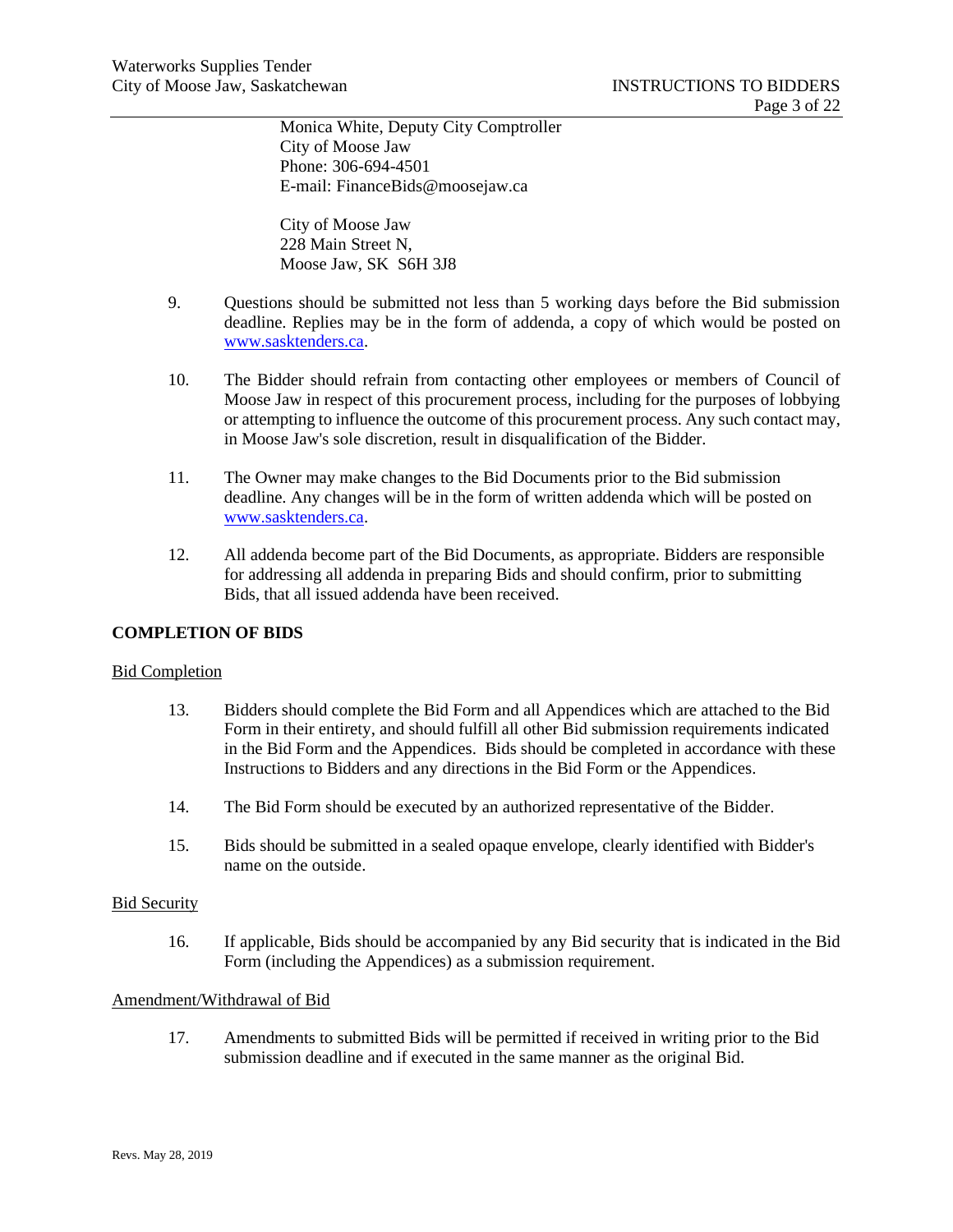18. Bidders may withdraw their Bids at any time prior to the deadline for submitting Bids by giving written notice to Moose Jaw, signed by the Bidder. Bidders that withdraw their Bids may resubmit a Bid in accordance with these Instructions to Bidders prior to the Bid submission deadline.

### **EVALUATION OF BIDS**

- 19. In evaluating Bids, Moose Jaw expects to select the Qualified Bidder with the lowest Bid price for each of the products listed on the Bid Form. Accordingly, Moose Jaw may enter into contracts with multiple bidders following the conclusion of this tender. Since Moose Jaw's intention is to secure the Qualified Bidder with the lowest Bid price for each individual product which is subject of this tender, Moose Jaw may accept any Bid in whole or in part. By submitting a Bid, each Bidder acknowledges that its Bid is subject to full or partial acceptance by Moose Jaw.
- 20. The Owner will hold a private Bid opening on **June 23, 2022 at 1:00p.m. (Central Standard Time)**. The Bid opening will be held at:

#### **City of Moose Jaw 228 Main St. N. Moose Jaw, SK S6H 3J8**

- 21. The Owner will complete its evaluation of Bids privately to determine whether Bids are compliant with these Instructions to Bidders, and to determine which Bidder is the lowest Qualified Bidder.
- 22. The Owner will determine who is a Qualified Bidder in its sole discretion, taking into account the following evaluation criteria:
	- (a) satisfaction of the specifications for the Goods identified in Schedule A;
	- (b) the Bidder's qualifications, experience and capacity to supply the goods and perform its obligations under a Contract with Moose Jaw;
	- (c) the completeness of a Bidder's Bid submission; and
	- (d) such other criteria as Moose Jaw considers relevant.
- 23. Moose Jaw will assess whether each Bidder is a Qualified Bidder primarily based on the information contained in each Bidder' Bid. In addition, in assessing the Bidder's qualifications, the Moose Jaw may have regard to the following:
	- (a) clarifications and/or additional information that may be supplied pursuant to requests from the Moose Jaw;
	- (b) interviews and/or reference checks that may be conducted at Moose Jaw's discretion;
	- (c) previous experience of Moose Jaw in working with the Bidder; and
	- (d) information received from any source that Moose Jaw considers reliable.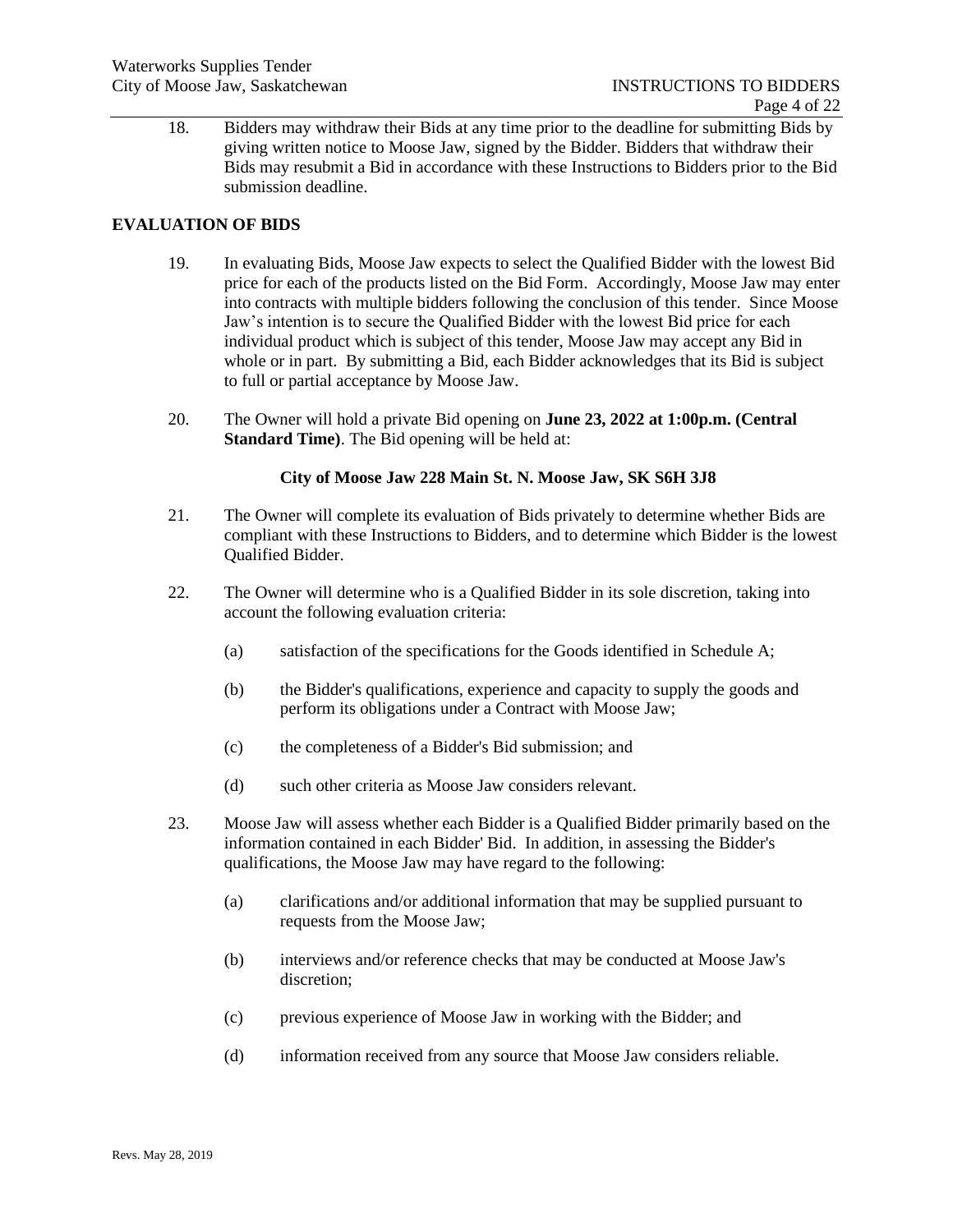- 24. In determining the lowest Bid price from among the Qualified Bidders, Moose Jaw expects to take into consideration all pricing information submitted with the Bids received, including any alternate pricing or pricing for optional components of the Goods.
- 25. The Owner may, in its sole discretion, request clarification from a Bidder during the evaluation process. In responding to a request for clarification, the Bidder may not revise, amend or otherwise alter its Bid.
- 26. The Owner intends to evaluate Bids in the manner and based on the criteria set forth in these Instructions to Bidders, and the lowest or any Bid will not necessarily be accepted.
- 27. The Owner may, in its sole discretion, retain for consideration Bids that are non-conforming because they fail to comply with these Instructions to Bidders with regard to content, form, submission process or any other matter. The Owner may waive any defects, informalities or irregularities in a Bid and accept a Bid which contains any such defects, irregularities or informalities.
- 28. The Owner may, in its sole discretion, between the opening of Bids and the award, if any, provide Bidders with an opportunity to correct any defects, informalities or irregularities in their Bid.

## **BID ACCEPTANCE**

- 29. Bids must remain open for acceptance and be irrevocable for a period of 60 (sixty) calendar days after the Bid submission deadline.
- 30. Moose Jaw will notify the selected Bidder or Bidders in writing that its Bid has been accepted. Moose Jaw will then prepare a formal agreement (in the form set out in Schedule C – Form of Agreement) (the "Contract") for execution based on the selected Bid, and will deliver the Contract to the selected Bidder for execution. The selected Bidders will be obligated to execute the Contract within 3 working days after receipt of the Contract for execution. Failure to do so will result in the forfeiture of the selected Bidder's Bid Security ( if applicable). Retaining the Bid Security in such cases shall not constitute waiver of any additional rights and remedies that Moose Jaw may have against the Bidder.
- 31. Moose Jaw intends to notify all unsuccessful Bidders, by e-mail, promptly after execution of the Contract. Unsuccessful Bidders may request a debriefing interview, to obtain feedback on their submission, within four weeks after receiving a notification letter.
- 32. If Bidders are required to provide security deposits with their Bids, the security deposits of unsuccessful Bidders will be returned as soon as possible after the selected Bidder executes the Contract. If no Contract is awarded, all security deposits will be returned. The security deposit of the successful Bidder will be returned after the Bidder has executed the Contract.
- 33. The successful Bidder and associated winning Bid will be public information. In following the Canadian Free Trade Agreement, the following information will be disclosed publicly as per the Owner's *Purchasing Policy*:
	- (a) a description of the goods or services procured;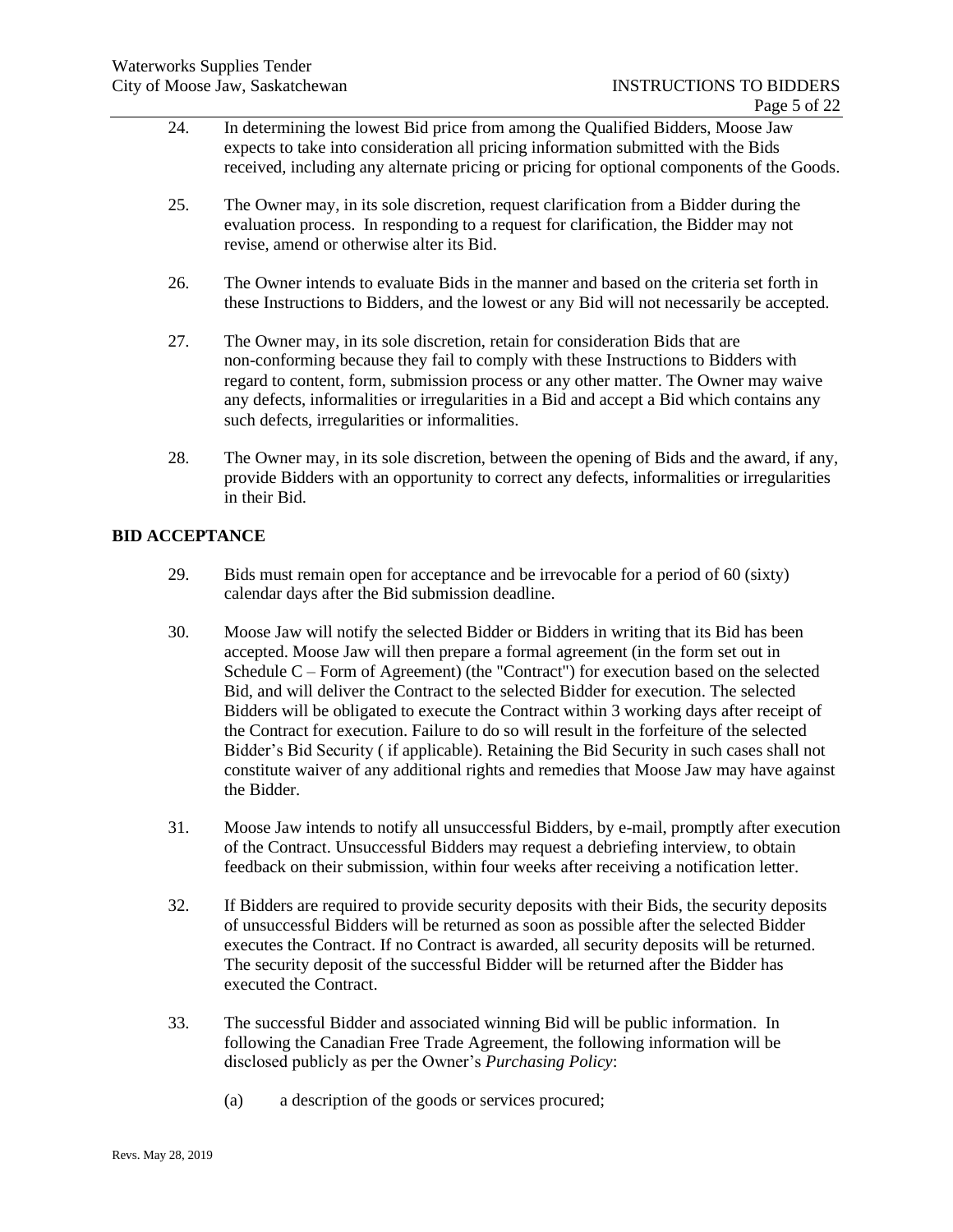- (b) the name and address of the procuring entity;
- (c) the name and address of the successful supplier;
- (d) the value of the successful Bid;
- (e) the date of award; and
- (f) if limited tendering was used, the conditions and circumstances described in Article 513 of the Canadian Free Trade Agreement that justified its use.

#### **MISCELLANEOUS**

- 34. If all qualified Bids (as determined by Moose Jaw in its sole discretion) exceed the amount that Moose Jaw has budgeted for this purchase or if Moose Jaw otherwise determines, at its sole discretion, that not entering into a Contract with any of the Bidders would be in its best interests, Moose Jaw may:
	- (a) reject all Bids;
	- (b) cancel this tender;
	- (c) issue a new tender or commence another procurement process, based on the same or differing goods or other requirements; and/or
	- (d) enter into sole source negotiations with one or more qualified Bidders in order to obtain a lower price that is within Moose Jaw's budget.
- 35. The Bidder is expected to keep confidential all documents, data, information and other materials of Moose Jaw which are provided to or obtained or accessed by the Bidder in relation to this tender (which has not otherwise been made publicly available) and not make any public announcements or news releases regarding this tender or the selection of a Bidder, without the prior written approval of Moose Jaw.
- 36. Bidders are advised that as a city, Moose Jaw is subject to the provisions of *The Local Authority Freedom of Information and Protection of Privacy Act* (Saskatchewan), which provides a right of access to information in records under the control of a city. Bidders are advised that Moose Jaw may be required to disclose the Bid Documents and a part or parts of any Bid in response to this tender pursuant to *The Local Authority Freedom of Information and Protection of Privacy Act* (Saskatchewan).
- 37. Bidders are also advised that *The Local Authority Freedom of Information and Protection of Privacy Act* (Saskatchewan) does provide protection for confidential and proprietary business information; however, proponents are strongly advised to consult their own legal advisors as to the appropriate way in which confidential or proprietary business information should be marked as such in their proposal in response to this tender. Bidders should identify any information in their proposals that they consider to be confidential or proprietary business information.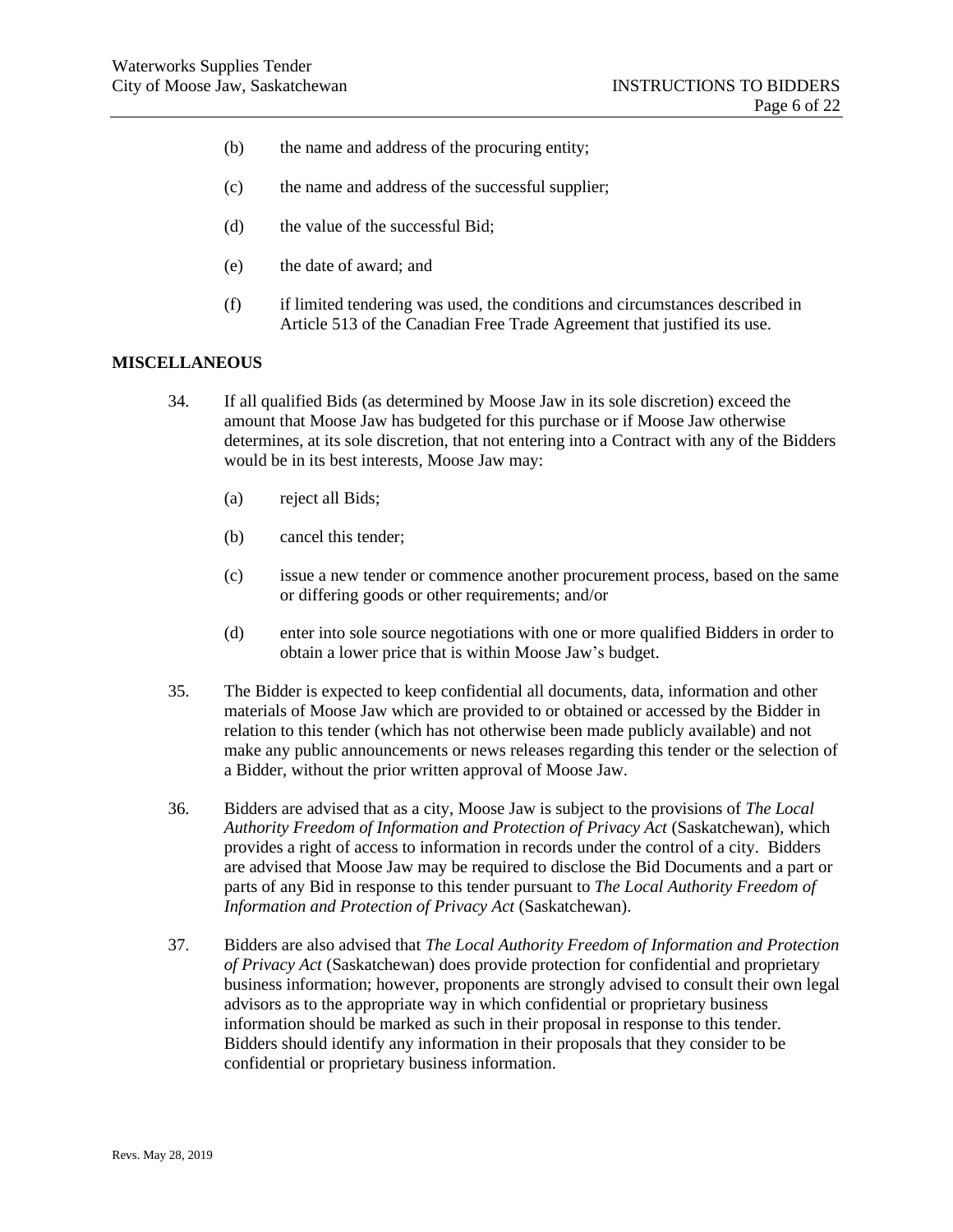- 38. The Owner is not responsible for any costs incurred by the Bidders in preparing their Bid submission or otherwise in participating in this procurement.
- 39. The Bidder, by submitting a Bid, agrees that if Moose Jaw breaches any of the duties, responsibilities or obligations owed to the Bidder as a result of the Bidder's participation in this procurement process, Moose Jaw's maximum aggregate liability to the Bidder will be the reasonable costs actually incurred by the Bidder in preparing its Bid. The Bidder, by submitting the Bid, hereby waives any other claim, including, without limitation, any claim for any loss of profits, in the event the Bid is not selected by Moose Jaw.
- 40. This procurement is subject to Chapter 5 of the Canadian Free Trade Agreement and the New West Partnership Trade Agreement.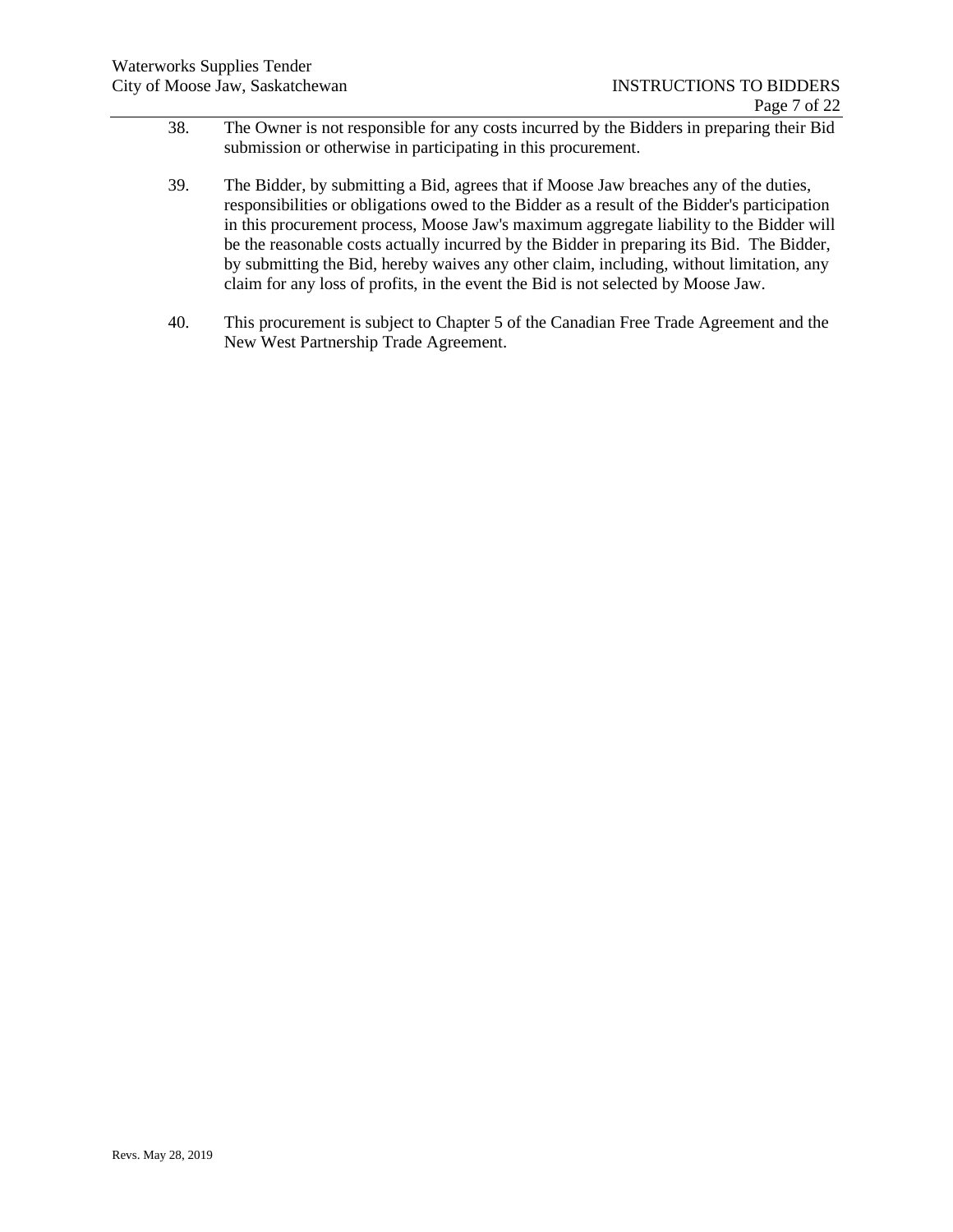**Schedule "A" – Specifications for Goods**

#### **Description of Goods**

**The City of Moose Jaw requires goods for the repair and maintenance of the City's water and sewer infrastructure. A full listing of items is provided in Appendix A –Goods Pricing.**

### **ASSORTED FITTINGS**

**C900 PVC GASKETED FITTINGS MEETING AWWA SPECIFICATIONS**

## **VALVES FITTINGS MEETING AWWA C509 SPECIFICATIONS**

**HYDRANTS**

**CAST IRON FITTINGS**

**PIPE COUPLINGS**

**PVC PIPE**

### **GASKETED PVC SEWER FITTINGS**

**MISCELLANEOUS ITEMS**

#### **Specifications**

Each bidder shall specify, on the forms supplied by the City, the price at which the bidder is offering to supply each of the separate items indicated. Quantities are estimates and therefore could vary from actual purchase.

Prices listed for the products shown should be net of tax and should not include Goods and Services Tax or the Provincial Sales Tax.

All products and services must meet all current AWWA Standards and ASTM specifications as well as Provincial, Federal, Municipal, OH&S, etc. standards and if any defects are found all costs involved to correct the problem will be borne by the quoting firm.

#### **Delivery and Payment Terms**

Cartage - to be delivered FOB 1010 High Street West, Moose Jaw, Saskatchewan, unless otherwise specified. **The Storekeeper at this location must be given 24 hours prior to the shipment arrival to properly arrange for receiving, including unloading. Insufficient notice will delay this process and any additional costs caused by insufficient notice will be borne by the supplier. Yard deliveries are required to be made prior to 3:00 pm.**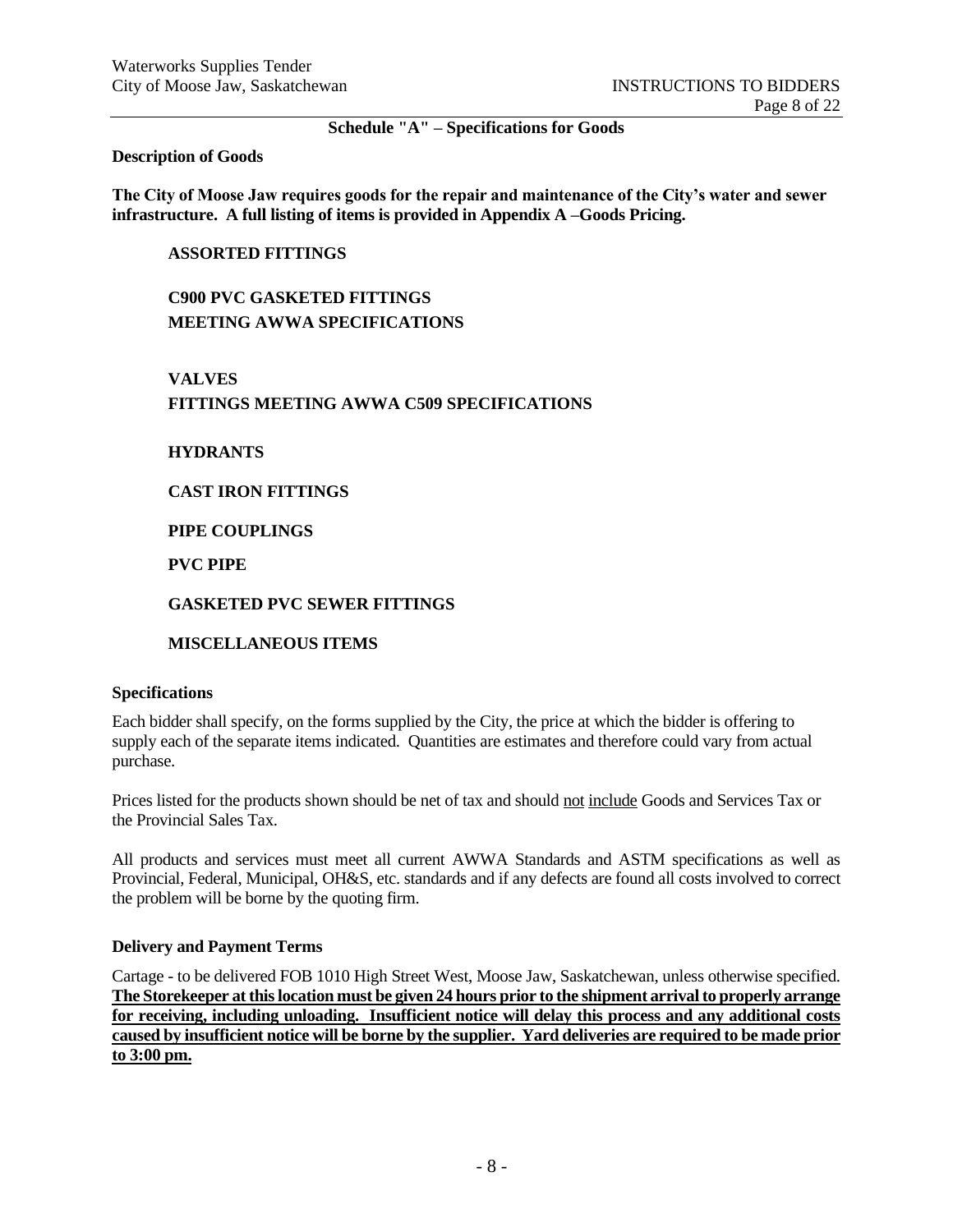Shipments to be made only on an order being placed by an authorized staff member of a City Department. A local Purchase Order Number or standing Purchase Order Number, will indicate the list of products or service required, and will indicate the name and location of the City Department to which the delivery is to be made.

Invoices may be submitted electronically to **AccountsPayable@moosejaw.ca**. A packing slip outlining quantity and name of products must be provided at the point and time of delivery.

The Goods and Services Tax and Provincial Sales Tax are to be shown separately on all invoices.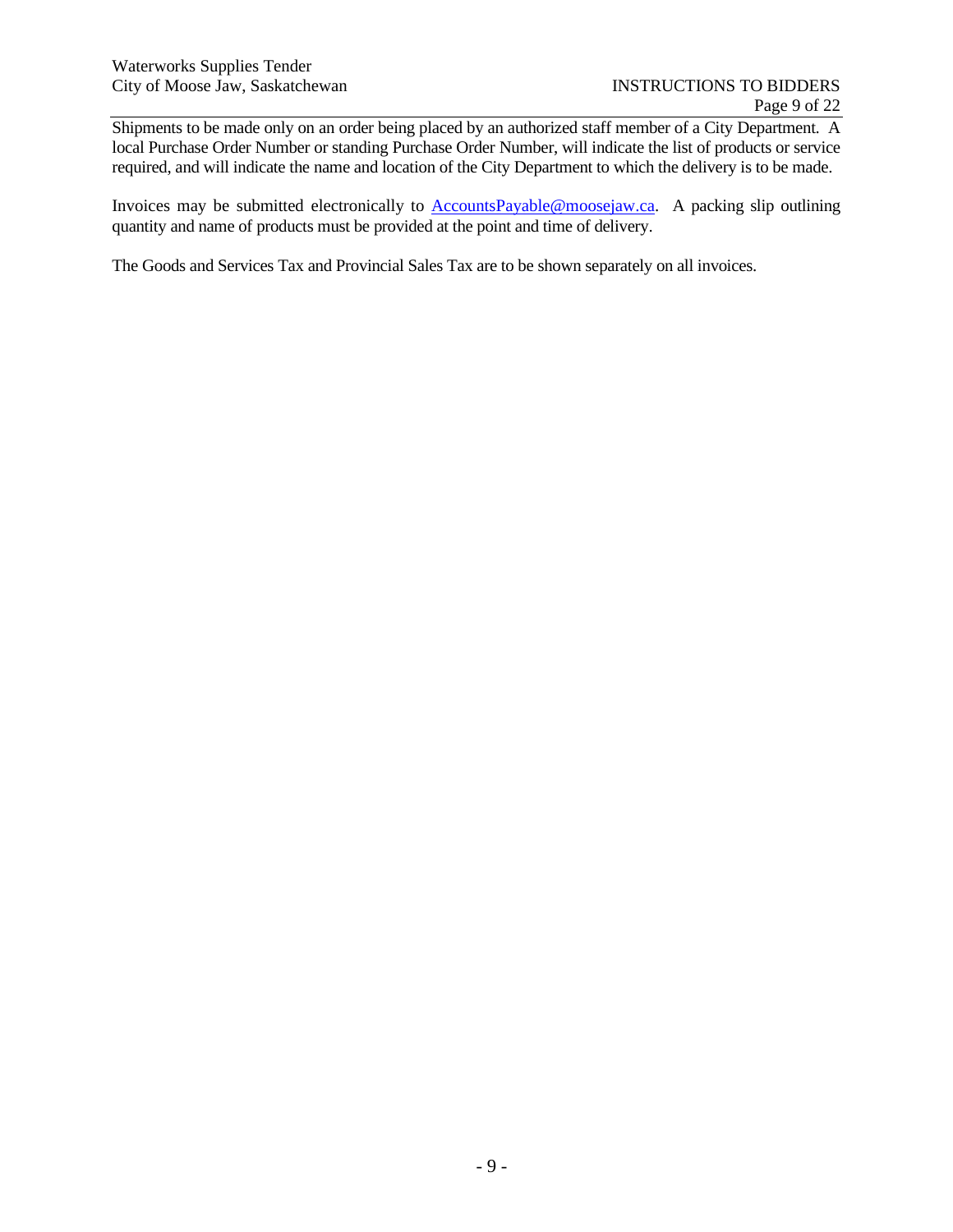## **Schedule "B" – Bid Form**

| Tender:          | 2022 Waterworks Supplies Tender<br>City of Moose Jaw, Saskatchewan                                                                 |
|------------------|------------------------------------------------------------------------------------------------------------------------------------|
| Submitted To:    | City of Moose Jaw ("Moose Jaw")<br>228 Main Street N,<br>Moose Jaw, SK S6H 3J8<br>Attention: Monica White, Deputy City Comptroller |
| <b>Bid Price</b> |                                                                                                                                    |

We,

*(Company Name)*

of

*(Business Address)*

having examined the Bid Documents, all as issued by Moose Jaw, hereby offer to enter into a contract to supply the goods specified in the Appendices to the Bid Form for the price(s) specified in such Appendices.

### **Appendices to Bid:**

The following listed forms are attached to and form an integral part of this Bid:

- (i) Appendix A Goods/Pricing
- (ii) Appendix B Conflict of Interest Disclosure

Enclosed with this Bid are all of the additional submission requirements specified in Appendix C.

#### **Declarations:**

We hereby declare that:

- (i) no person, firm or corporation other than the undersigned has any interest in this Bid or in the proposed Contract for which this Bid is made;
- (ii) this Bid has been prepared without any collusion, comparison or arrangement with any other party that is submitting a Bid for this project; and
- (iii) this Bid is open to acceptance for a period of sixty (60) days following the Submission Deadline specified in the Instructions to Bidders.

We agree that, if Moose Jaw breaches any of the duties, responsibilities or obligations owed to us as a result of our participation in this procurement process, Moose Jaw's maximum aggregate liability to us will be the reasonable costs actually incurred by us in preparing our Bid. We hereby waive any other claim, including, without limitation, any claim for any loss of profits, in the event that our Bid is not selected by Moose Jaw.

We understand that Moose Jaw may not necessarily accept the lowest or any bid submitted.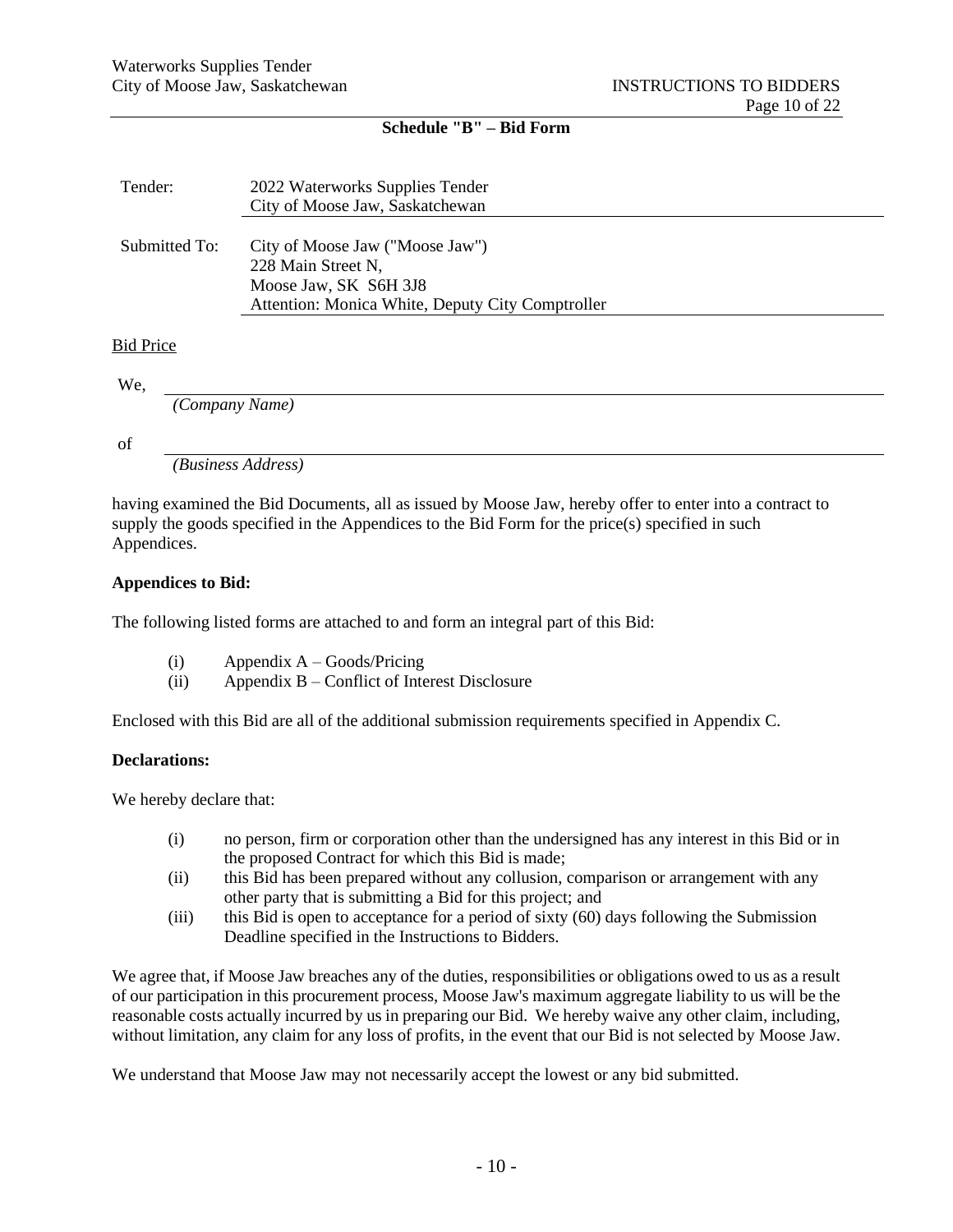## **Signatures:**

Signed and submitted for and on behalf of:

Company:

(Name)

(Street Address or Postal Box Number)

(City, Province and Postal Code)

Signature:

Name & Title:

(Please Print or Type)

Dated at  $\frac{1}{\sqrt{2\pi}}$  This  $\frac{1}{\sqrt{2\pi}}$  day of  $\frac{1}{\sqrt{2\pi}}$ , 20  $\frac{1}{\sqrt{2\pi}}$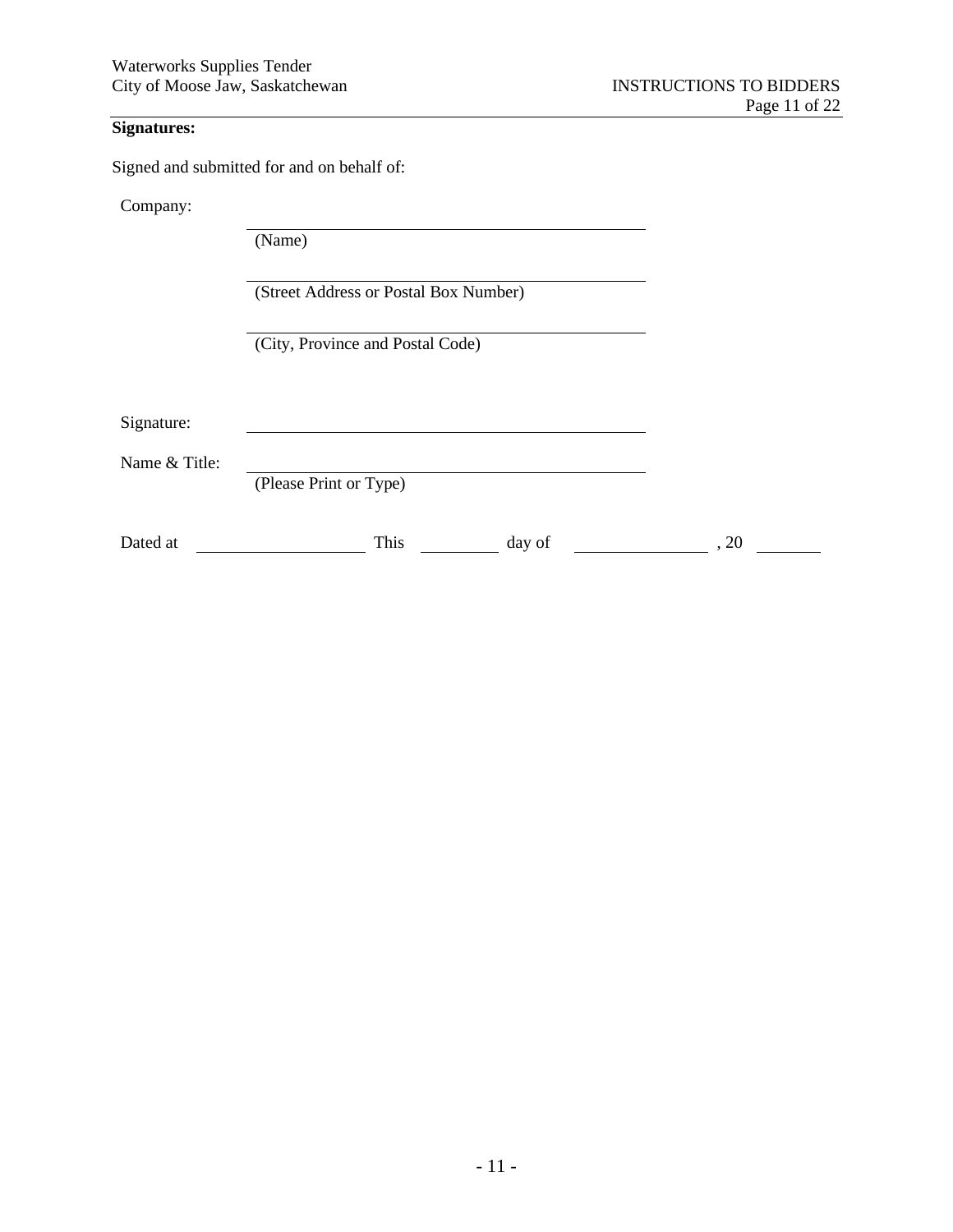## **Appendix A - Goods/Pricing**

We offer to enter into a contract to supply the following goods to Moose Jaw for the price(s) stated below:

#### **ASSORTED FITTINGS**

Description of fittings is taken from the Mueller Catalogue. Quotes on other makes of fittings equal to these will be considered for acceptance. All fittings shall conform to ANSI/AWWA C800 latest revision. Fittings manufactured with brass alloy exceeding 0.25% weighted average of lead will not be accepted. All fittings shall be stamped or embossed with a mark or name indicating that the product is manufactured from an approved lead free and/or low lead alloy listed in ANSI/AWWA C800.

\*Prices should **not** include GST or PST.

| $W-1$<br><b>ITEM</b> | <b>QTY</b>  | <b>DESCRIPTION</b>                                                             | <b>MAKE OF FITTING</b><br>AND<br><b>MANUFACTURERS</b><br>PART# | <b>UNIT</b><br><b>PRICE</b> | <b>PRICE</b><br><b>CDN\$</b> |
|----------------------|-------------|--------------------------------------------------------------------------------|----------------------------------------------------------------|-----------------------------|------------------------------|
| 1.                   | 80          | $3/4$ " x $5/8$ " H15403N Coupling<br><b>Compression to Compression Copper</b> |                                                                |                             |                              |
| 2.                   | 100         | 3/4" H15008N Corporation Main Stops<br>Compression to Corporation Thread       |                                                                |                             |                              |
| 3.                   | 150         | 3/4" H15209N Curb Valves Compression<br>$Copper - no drain$                    |                                                                |                             |                              |
| 4.                   | 40          | 3/4" H12940N Coupling Compression to<br>Compression Copper – no center stop    |                                                                |                             |                              |
| 5.                   | 4620<br>ft. | 3/4" "Type K" Soft Copper Service Tubing<br>$(70 \times 66'$ roll)             |                                                                |                             |                              |
| 6.                   | 300 ft.     | 3/4" "Type K" Soft Copper Service Tubing<br>$(3 \times 100'$ roll)             |                                                                |                             |                              |
| 7.                   | 3           | 1" H15209N Curb Valves Compression<br>$Copper - no drain$                      |                                                                |                             |                              |
| 8.                   | 5           | 1" H12940N Coupling Compression to<br>Compression Copper – no center stop      |                                                                |                             |                              |

## **Please indicate delivery time required from receipt of PO\_\_\_\_\_\_\_\_\_\_\_\_\_\_\_\_\_\_\_\_\_\_\_\_\_\_\_\_\_ (MAXIMUM OF 15 BUSINESS DAYS)**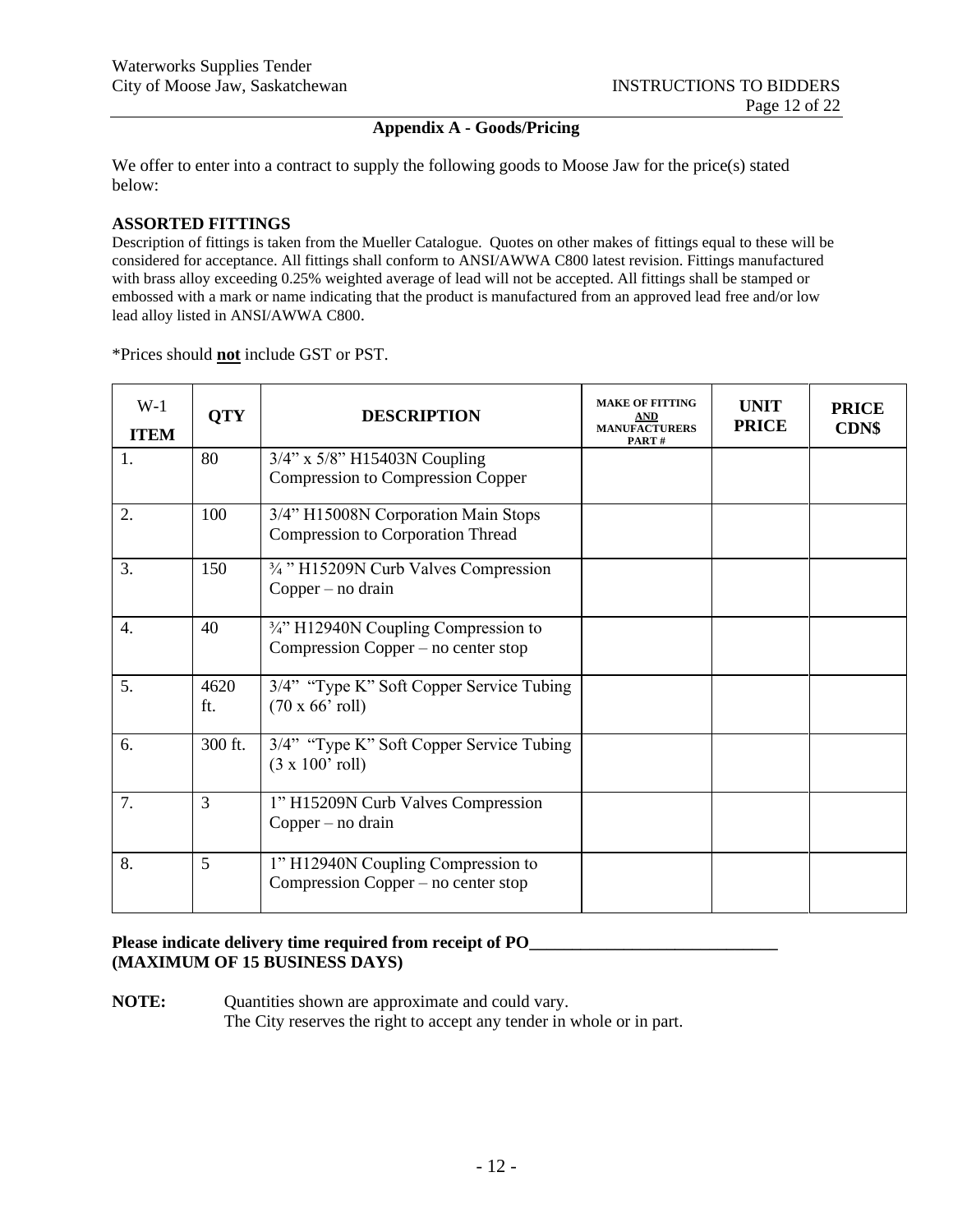# **C900 PVC GASKETED FITTINGS**

## **(MEETING AWWA SPECIFICATIONS)**

\*Prices should **not** include GST or PST.

| $W-2$<br><b>ITEM</b> | <b>OTY</b> | <b>DESCRIPTION</b>                              | <b>TRADE NAME OR</b><br><b>MAKE OF FITTING</b> | <b>UNIT</b><br><b>PRICE</b> | <b>PRICE</b><br><b>CDN\$</b> |
|----------------------|------------|-------------------------------------------------|------------------------------------------------|-----------------------------|------------------------------|
|                      |            | 4"x 45° C900 PVC Tyton Bends B x B              |                                                |                             |                              |
|                      | 2          | 6" C900 PVC Tyton Plug                          |                                                |                             |                              |
| 3.                   | 6          | 6"x 4" C900 PVC Tyton Reducer<br>Bushing B x SP |                                                |                             |                              |

## **Please indicate delivery time required from receipt of PO\_\_\_\_\_\_\_\_\_\_\_\_\_\_\_\_\_\_\_\_\_\_\_\_\_\_\_\_\_ (MAXIMUM OF 15 BUSINESS DAYS)**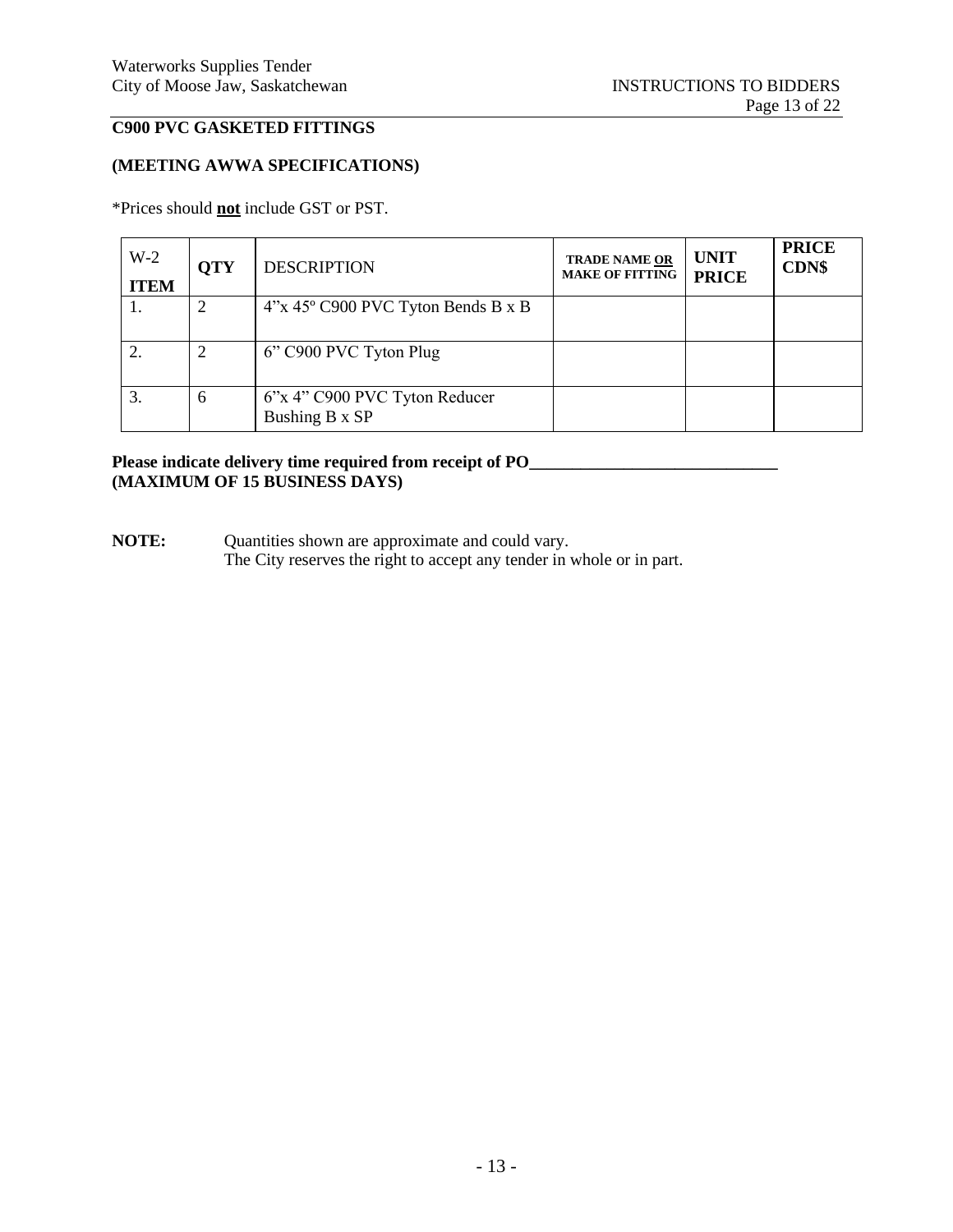# **VALVES (FITTINGS MEETING AWWA C509 SPECIFICATIONS)**

\*Prices should **not** include GST or PST.

| $W-3$<br><b>ITEM</b> | <b>OTY</b> | <b>DESCRIPTION</b>                                                                                                      | <b>MAKE OF</b><br><b>FITTING AND</b><br><b>MODEL#</b> | <b>UNIT</b><br><b>PRICE</b> | <b>PRICE</b><br><b>CDN\$</b> |
|----------------------|------------|-------------------------------------------------------------------------------------------------------------------------|-------------------------------------------------------|-----------------------------|------------------------------|
|                      | 12         | 6" Tyton Resilient seat gate valve open left<br>AWWA C509 Standard Hub End c/w<br>Stainless Steel trim & rubber gaskets |                                                       |                             |                              |
|                      | 8          | 8" Tyton Resilient seat gate valve open left<br>AWWA C509 Standard Hub End c/w<br>Stainless Steel trim & rubber gaskets |                                                       |                             |                              |

# Please indicate delivery time required from receipt of PO\_\_\_\_\_\_\_\_\_\_\_\_\_\_\_\_\_\_\_\_\_\_\_\_ **(MAXIMUM OF 15 BUSINESS DAYS)**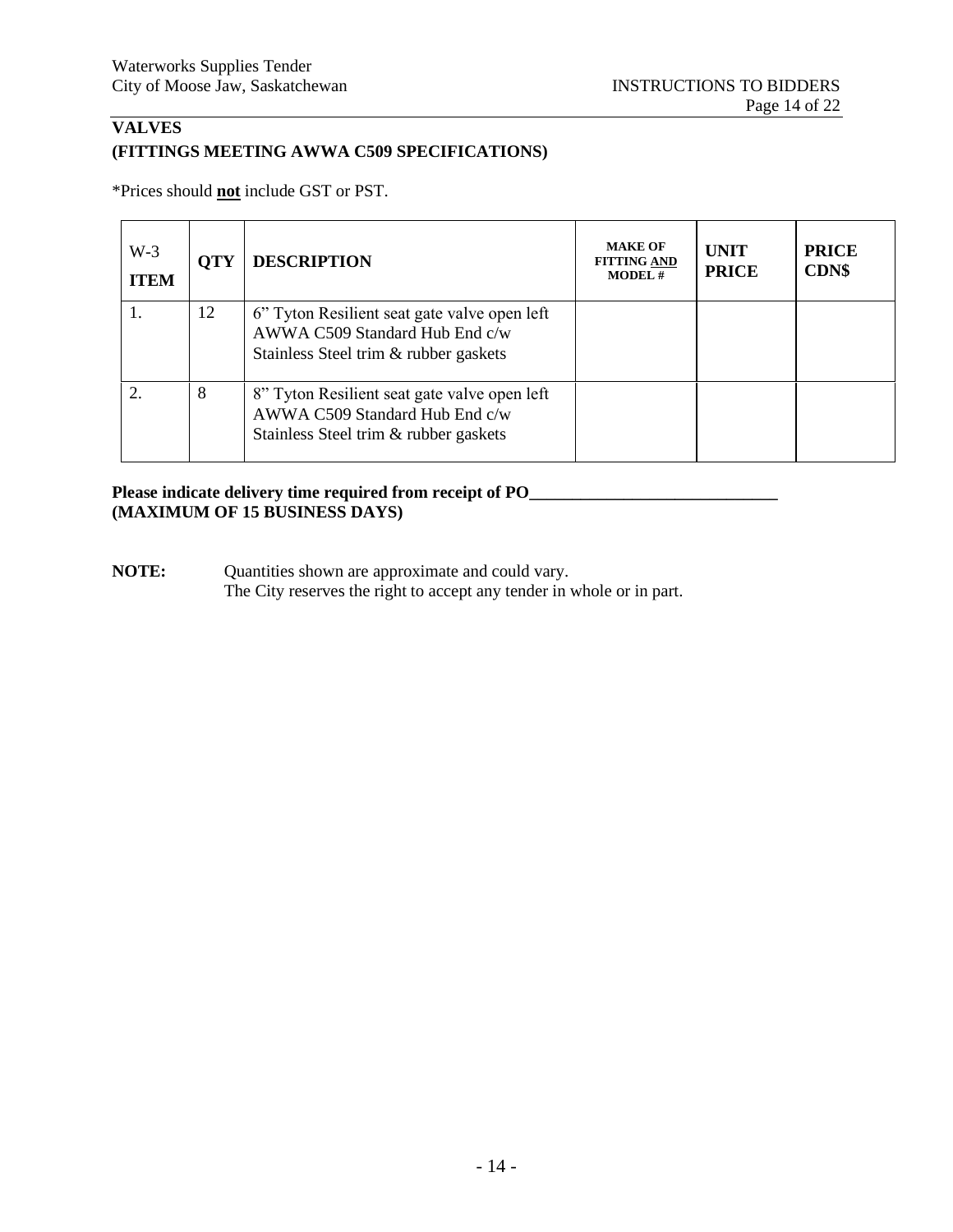# **HYDRANTS**

\*Prices should **not** include GST or PST.

| $W-4$<br><b>ITEM</b> | <b>OTY</b> | <b>DESCRIPTION</b>                                                                                                                                                                                                                                                                                                                                                                       | <b>MAKE OF</b><br><b>FITTING AND</b><br><b>MODEL#</b> | <b>UNIT</b><br><b>PRICE</b> | <b>PRICE</b><br><b>CDN\$</b> |
|----------------------|------------|------------------------------------------------------------------------------------------------------------------------------------------------------------------------------------------------------------------------------------------------------------------------------------------------------------------------------------------------------------------------------------------|-------------------------------------------------------|-----------------------------|------------------------------|
|                      | 15         | $6$ " Hydrants – compression type Brigadier<br>M-67 or equal $c/w$ 2 $\frac{1}{2}$ " hose nozzles one 4<br>$\frac{1}{2}$ " pumper nozzle nine (9) foot bury 6"<br>Tyton hub inlet base. Threads & Operating<br>nuts to City of Moose Jaw specifications<br>AWWA standards. To be painted Fire<br>Engine Red with Silver Top and Nozzles and<br>equipped with breakaway release features. |                                                       |                             |                              |

## Please indicate delivery time required from receipt of PO\_\_\_\_\_\_\_\_\_\_\_\_\_\_\_\_\_\_\_\_\_\_\_\_\_ **(MAXIMUM OF 25 BUSINESS DAYS)**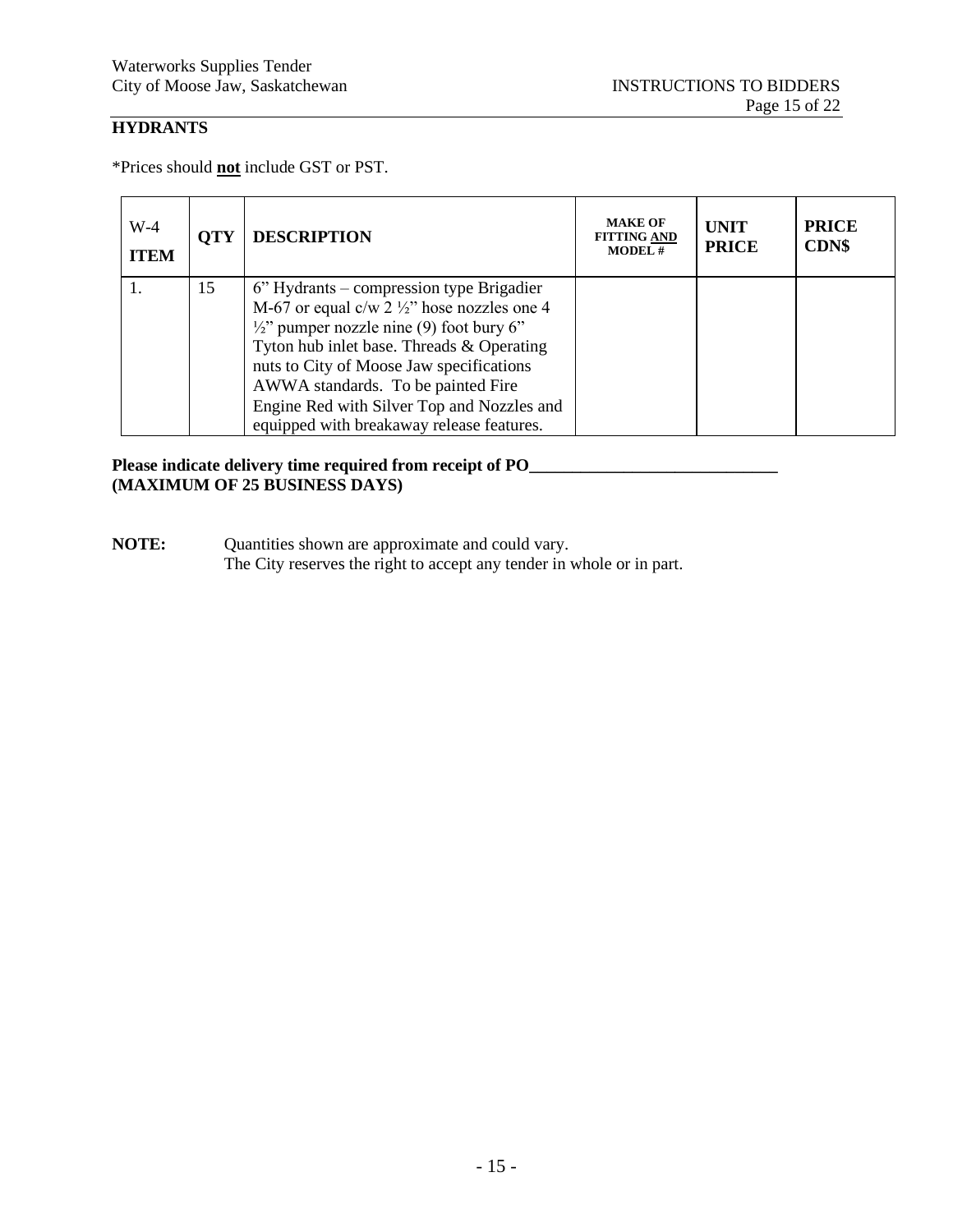# **CAST IRON FITTINGS**

\*Prices should **not** include GST or PST

| $W-5$       |                | <b>DESCRIPTION</b>                                      | <b>TRADE NAME</b><br><b>OR</b><br><b>MAKE OF</b> | <b>UNIT</b>  | <b>PRICE</b> |
|-------------|----------------|---------------------------------------------------------|--------------------------------------------------|--------------|--------------|
| <b>ITEM</b> | <b>QTY</b>     |                                                         | <b>FITTING</b>                                   | <b>PRICE</b> | <b>CDN\$</b> |
| 1.          | 250            | WD Industrial VB19RP (or equivalent) $\frac{1}{2}$ " to |                                                  |              |              |
|             |                | 1" Service Boxes 7' - 9' Bury. Spindles to be           |                                                  |              |              |
|             |                | quoted on separate lines below.                         |                                                  |              |              |
| 2.          | 5              | WD Industrial VB31RP (or equivalent) 2"                 |                                                  |              |              |
|             |                | Service Boxes 7' - 9' Bury. No spindles                 |                                                  |              |              |
|             |                | required                                                |                                                  |              |              |
| 3.          | 50             | $\frac{1}{2}$ "(13mm) x 84" Type 304 Stainless Steel    |                                                  |              |              |
|             |                | Spindle c/w Brass Cotter Pin                            |                                                  |              |              |
| 4.          | 200            | $\frac{1}{2}$ "(13mm) x 72" Type 304 Stainless Steel    |                                                  |              |              |
|             |                | Spindle c/w Brass Cotter Pin                            |                                                  |              |              |
| 5.          | 5              | $\frac{1}{2}$ "(13mm) x 60" Type 304 Stainless Steel    |                                                  |              |              |
|             |                | Spindle c/w Brass Cotter Pin                            |                                                  |              |              |
| 6.          | $\overline{4}$ | TF-35 Catch Basin Frame & Cover (Titan)                 |                                                  |              |              |
|             |                | Note: Frame & Cover to be Matched &                     |                                                  |              |              |
|             |                | Shipped as a Unit                                       |                                                  |              |              |
| 7.          | 15             | TF-36 Catch Basin Grates only (Titan)                   |                                                  |              |              |
|             |                |                                                         |                                                  |              |              |
| 8.          | 5              |                                                         |                                                  |              |              |
|             |                | TF-101 2" Manhole Riser Ring (Titan)                    |                                                  |              |              |
| 9.          | 40             | Type A Valve Box PVC Lower Section only                 |                                                  |              |              |
|             |                | for Sliding Type A                                      |                                                  |              |              |
| 10.         | 40             | Type A Valve Box Lid for Sliding Type A                 |                                                  |              |              |
|             |                | (Titan)                                                 |                                                  |              |              |
| 11.         | 40             | Type A Valve Box Cast Iron (30" upper)                  |                                                  |              |              |
|             |                | Section w/ ground flange at top (Titan)                 |                                                  |              |              |

## Please indicate delivery time required from receipt of PO\_ **(ITEM 1 MAXIMUM OF 20 BUSINESS DAYS; ALL OTHER ITEMS MAXIMUM OF 15 BUSINESS DAYS)**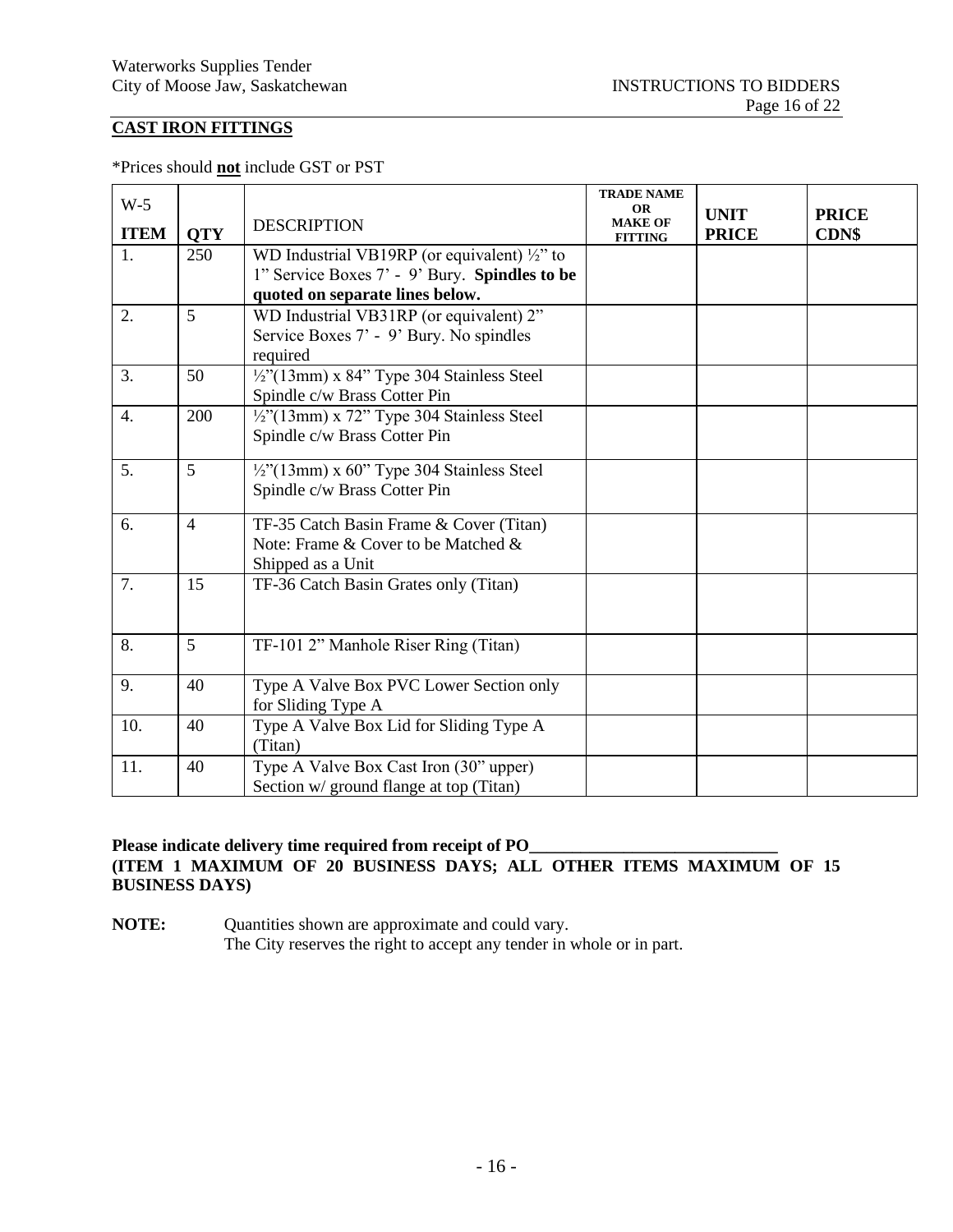# **PIPE COUPLINGS**

\*Prices should **not** include GST or PST.

| $W-6$<br><b>ITEM</b> | <b>QTY</b> | <b>DESCRIPTION</b>                 | <b>MAKE OF FITTING</b><br><b>AND</b><br>PART# | <b>UNIT</b><br><b>PRICE</b> | <b>PRICE</b><br>CDN\$ |
|----------------------|------------|------------------------------------|-----------------------------------------------|-----------------------------|-----------------------|
| 1.                   | 20         | $4$ " Fernco #1002 or equivalent   |                                               |                             |                       |
| 2.                   | 30         | $4$ " Fernco #1051 or equivalent   |                                               |                             |                       |
| 3.                   | 60         | 4" Fernco #1056 or equivalent      |                                               |                             | r                     |
| $\overline{4}$ .     | 6          | $6$ " Fernco #1056 or equivalent   |                                               |                             |                       |
| 5.                   | 50         | $6"x4"$ Fernco #1002 or equivalent |                                               |                             |                       |
| 6.                   | 10         | $6"x4"$ Fernco #1006 or equivalent |                                               |                             |                       |
| 7.                   | 5          | 8" Fernco #1002 or equivalent      |                                               |                             | r                     |
| 8.                   | 10         | 8" Fernco #1006 or equivalent      |                                               |                             |                       |

#### Please indicate delivery time required from receipt of PO\_\_\_\_\_\_\_\_\_\_\_\_\_\_\_\_\_\_\_\_\_\_\_\_\_\_\_\_\_\_ **(MAXIMUM OF 15 BUSINESS DAYS)**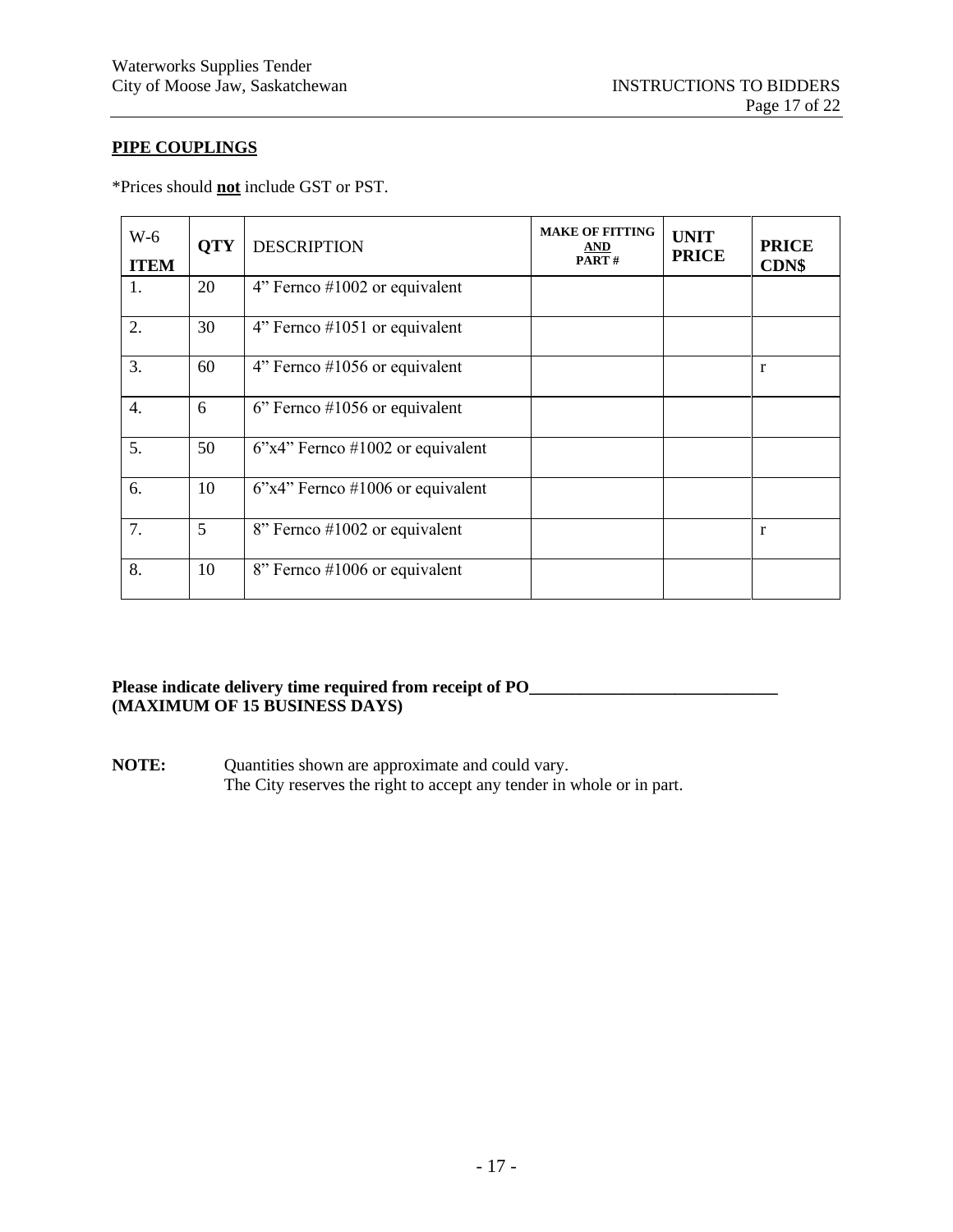# **PVC PIPE**

Note: All pipe, if applicable, is to be shipped with enough pipe joint lubricant, compatible with potable water pipe, which would be necessary to complete every joint per manufacturer's recommendation. This lubricant is to be supplied at no extra charge.

\*Prices should **not** include GST or PST.

| $W-7$<br><b>ITEM</b> | <b>OTY</b> | <b>DESCRIPTION</b>                                                        | <b>TRADE NAME</b> | <b>UNIT</b><br><b>PRICE</b> | <b>PRICE</b><br><b>CDN\$</b> |
|----------------------|------------|---------------------------------------------------------------------------|-------------------|-----------------------------|------------------------------|
| 1.                   | 252m       | $4$ " (100mm) SDR 35 PVC Sewer<br>Pipe<br>$(63 \times 4M)$ lengths only)  |                   |                             |                              |
| $\overline{2}$ .     | 24.4m      | 4" (100mm) C900 AWWA PVC<br>Water Pipe<br>$(4 \times 6.1M$ lengths only)  |                   |                             |                              |
| 3.                   | 170.8m     | 6" (150mm) C900 AWWA PVC<br>Water Pipe<br>$(28 \times 6.1M$ lengths only) |                   |                             |                              |

### Please indicate delivery time required from receipt of PO\_\_\_\_\_\_\_\_\_\_\_\_\_\_\_\_\_\_\_\_\_\_\_\_\_ **(MAXIMUM OF 15 BUSINESS DAYS)**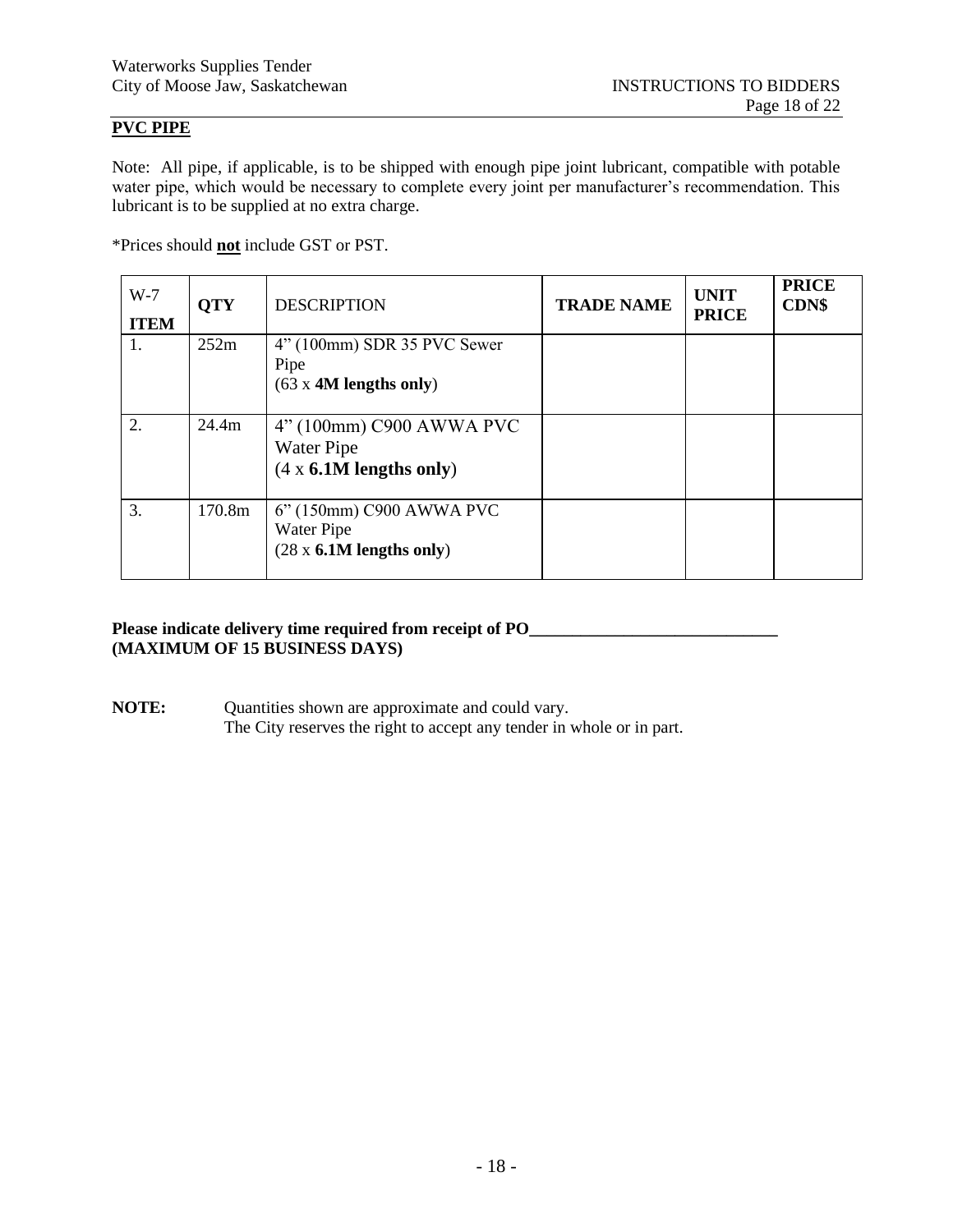# **GASKETED PVC SEWER FITTINGS**

\*Prices should **not** include GST or PST.

| $W-8$<br><b>ITEM</b> | <b>QTY</b> | <b>DESCRIPTION</b>                                 | <b>TRADE NAME</b><br>OR<br><b>MAKE OF</b><br><b>FITTING</b> | <b>UNIT</b><br><b>PRICE</b> | <b>PRICE</b><br><b>CDN\$</b> |
|----------------------|------------|----------------------------------------------------|-------------------------------------------------------------|-----------------------------|------------------------------|
|                      | 50         | $4"$ x 22 1/2 $^{\circ}$ SDR 35 PVC Bend "G" x "S" |                                                             |                             |                              |
| 2.                   | 50         | $4$ " x 45° SDR 35 PVC Bend "G" x "S"              |                                                             |                             |                              |
| 3.                   |            | 8"x 6" SDR 35 PVC Reducer "G" x "S"                |                                                             |                             |                              |
| 4.                   | 3          | $6$ "x 4" SDR 35 PVC Reducer "G" x "S"             |                                                             |                             |                              |
| 5.                   | 2          | $8''$ x $8''$ x 6" SDR 35 PVC Tee "G" x "G" x "G"  |                                                             |                             |                              |

## Please indicate delivery time required from receipt of PO\_\_\_\_\_\_\_\_\_\_\_\_\_\_\_\_\_\_\_\_\_\_\_\_\_ **(MAXIMUM OF 15 BUSINESS DAYS)**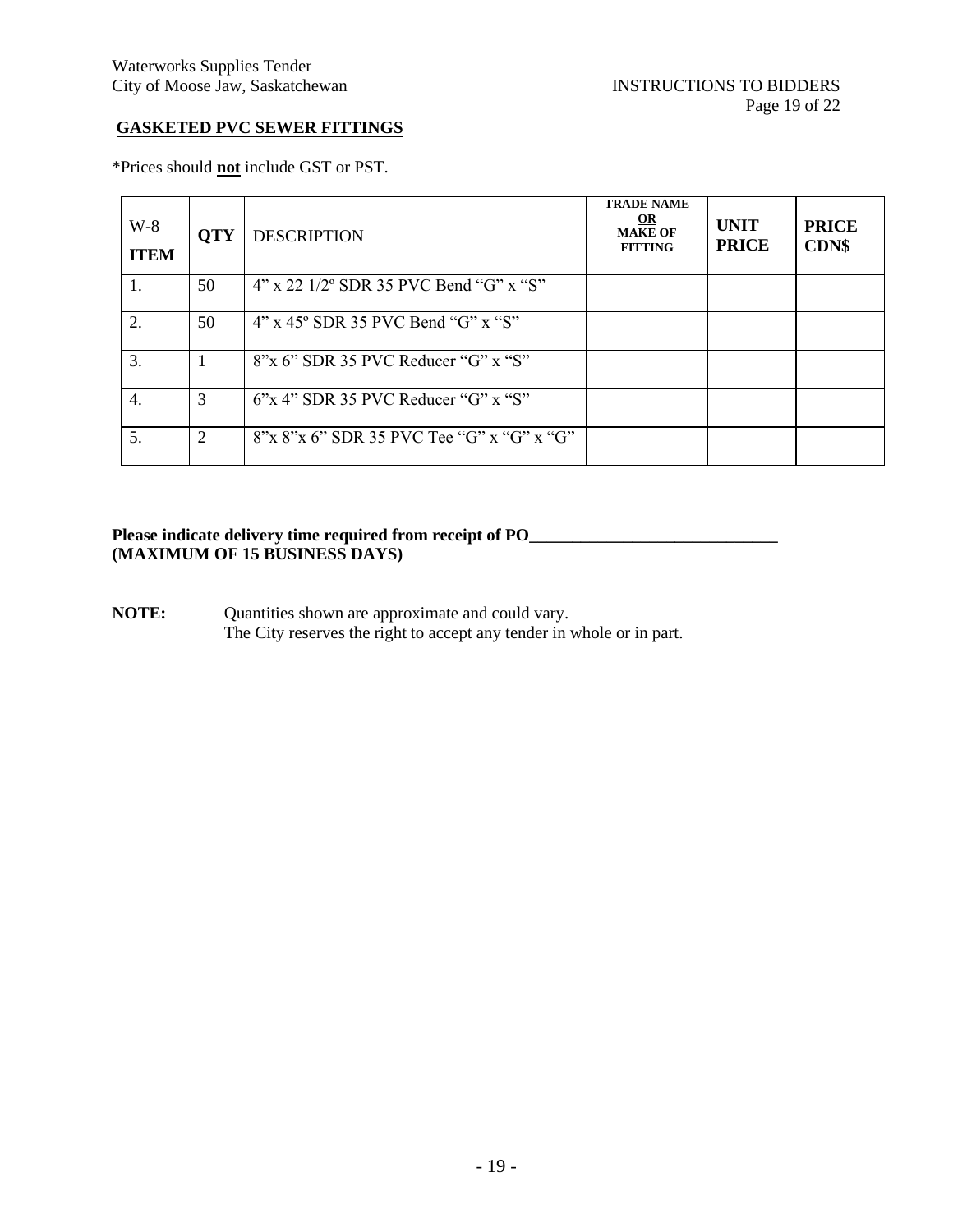## **MISCELLANEOUS ITEMS**

Description of fittings is taken from the Ford Meter Box Company, Inc. Catalogue. Quotes on other makes of restrainers, back up rings and couplings equal to these will be considered for acceptance. Cast Ductile Iron shall be rated at a minimum 250 psi on pipe sizes 4" through 8" and a minimum 200 psi on pipe sizes 10" and 12" and conform to ASTM A536 Grade 65-45-12. Bolts shall be stainless steel per ASTM A193 and ASTM A194. Cast ductile iron parts shall be epoxy-coated.

All brass fittings that come into contact with potable water shall conform to ANSI/AWWA C800 latest revision. Fittings manufactured with brass alloys exceeding a .25% lead content by weight which is not listed in ANSI/AWWA C800 will not be approved. All such fittings shall be stamped or embossed with a mark or name indicating that the product is manufactured from an approved low-lead alloy listed in ANSI/AWWA C800.

| $W-9$<br><b>ITEM</b> | <b>OTY</b>     | <b>DESCRIPTION</b>                           | <b>MAKE OF FITTING</b><br>AND<br><b>MANUFACTURERS</b><br><b>PART</b> | <b>UNIT</b><br><b>PRICE</b> | <b>PRICE</b><br><b>CDN\$</b> |
|----------------------|----------------|----------------------------------------------|----------------------------------------------------------------------|-----------------------------|------------------------------|
| 1.                   | 24             | Ford Q24-23-Q-NL 5/8" XS lead to             |                                                                      |                             |                              |
|                      |                | $\frac{3}{4}$ " compression copper couplings |                                                                      |                             |                              |
| 2.                   | 10             | Ford Q24-33-Q-NL 3/4" XS lead to             |                                                                      |                             |                              |
|                      |                | $\frac{3}{4}$ " compression copper couplings |                                                                      |                             |                              |
| 3.                   | $\overline{4}$ | Ford Q24-44-NL 1" XS lead to 1"              |                                                                      |                             |                              |
|                      |                | compression copper couplings                 |                                                                      |                             |                              |
| 4.                   | 30             | 6" #UFR1300-C-6-X-I Gripper Ring             |                                                                      |                             |                              |
|                      |                | c/w SS Side Bolts and SS rods Uni-           |                                                                      |                             |                              |
|                      |                | flange Restrainers                           |                                                                      |                             |                              |
| 5.                   | $\overline{4}$ | 6" #UFR1360-C-6-BUR Split Back               |                                                                      |                             |                              |
|                      |                | Up Rings only                                |                                                                      |                             |                              |
|                      |                |                                              |                                                                      |                             |                              |

\*Prices should not include GST or PST.

## Please indicate delivery time required from receipt of PO\_\_\_\_\_\_\_\_\_\_\_\_\_\_\_\_\_\_\_\_\_\_\_\_ **(MAXIMUM OF 15 BUSINESS DAYS)**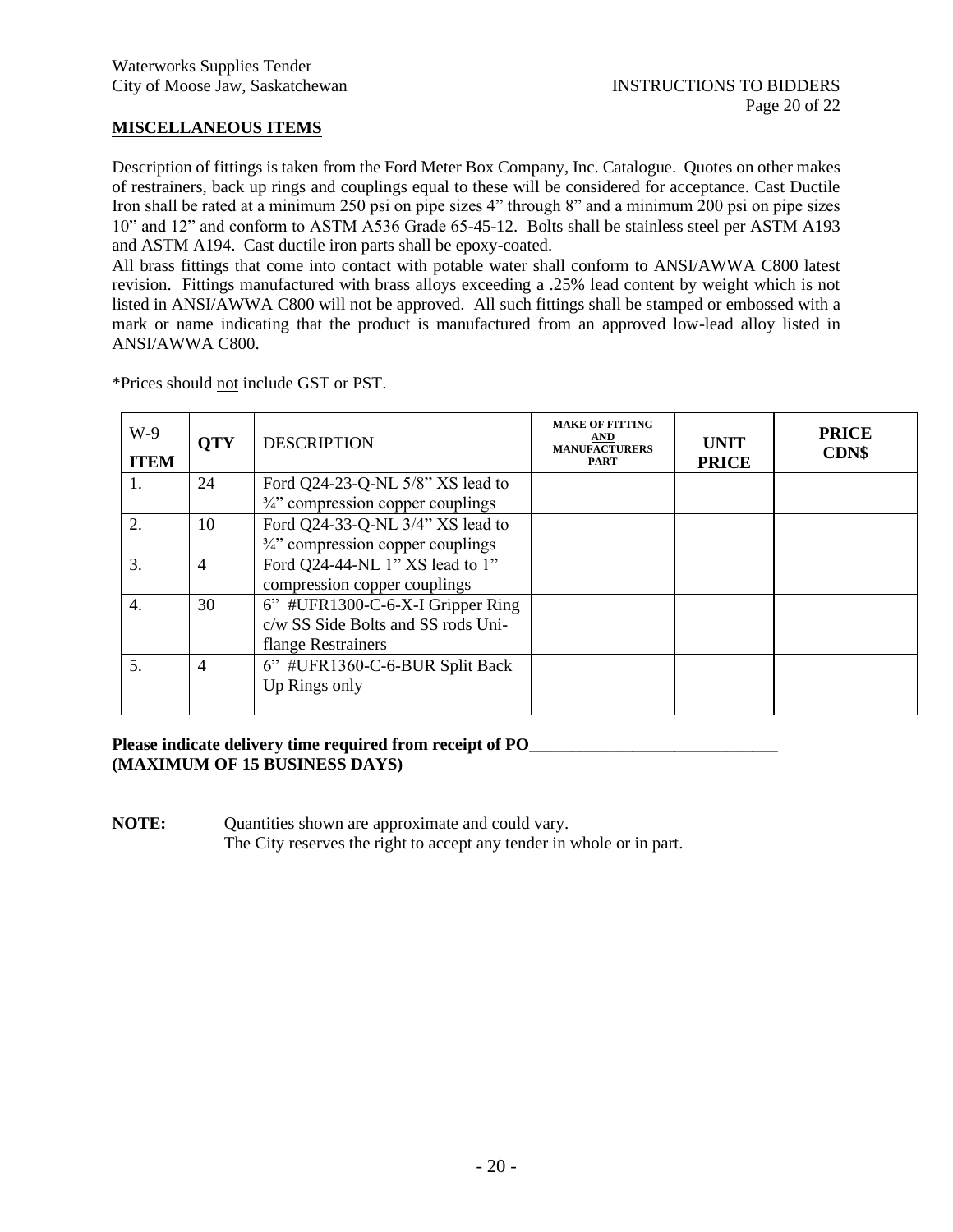## **Appendix B**

## **Conflict of Interest Disclosure**

Select the appropriate statement that applies:

- $\Box$  We represent and warrant that we are not aware of any actual or potential conflicts of interest between the Bidder and its management, and the City of Moose Jaw, its members of Council and management.
- OR
- $\Box$  We represent and warrant that we are not aware of any actual or potential conflicts of interest between the Bidder and its management, and the City of Moose Jaw, its members of Council and management except as set out below:

Summary of the nature of any actual or potential conflict of interest: